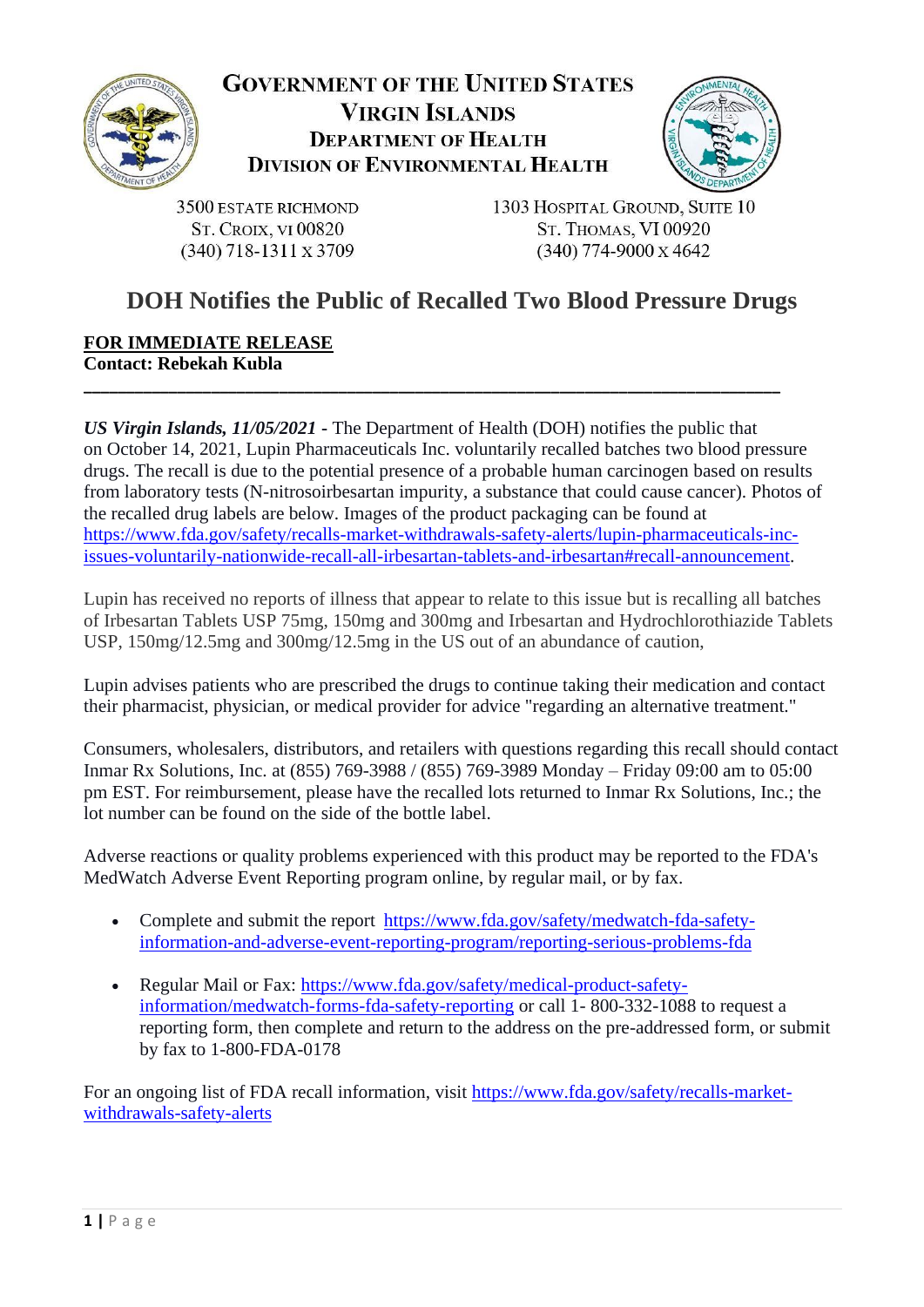



3500 ESTATE RICHMOND **ST. CROIX, VI 00820**  $(340)$  718-1311 x 3709

1303 HOSPITAL GROUND, SUITE 10 ST. THOMAS, VI 00920  $(340)$  774-9000 x 4642

# **DOH Notifies the Public of Recalled Two Blood Pressure Drugs**

**\_\_\_\_\_\_\_\_\_\_\_\_\_\_\_\_\_\_\_\_\_\_\_\_\_\_\_\_\_\_\_\_\_\_\_\_\_\_\_\_\_\_\_\_\_\_\_\_\_\_\_\_\_\_\_\_\_\_\_\_\_\_\_\_\_\_\_\_\_\_\_\_\_\_\_\_\_\_\_\_\_\_**

**FOR IMMEDIATE RELEASE Contact: Rebekah Kubla**

# **Product Photos**

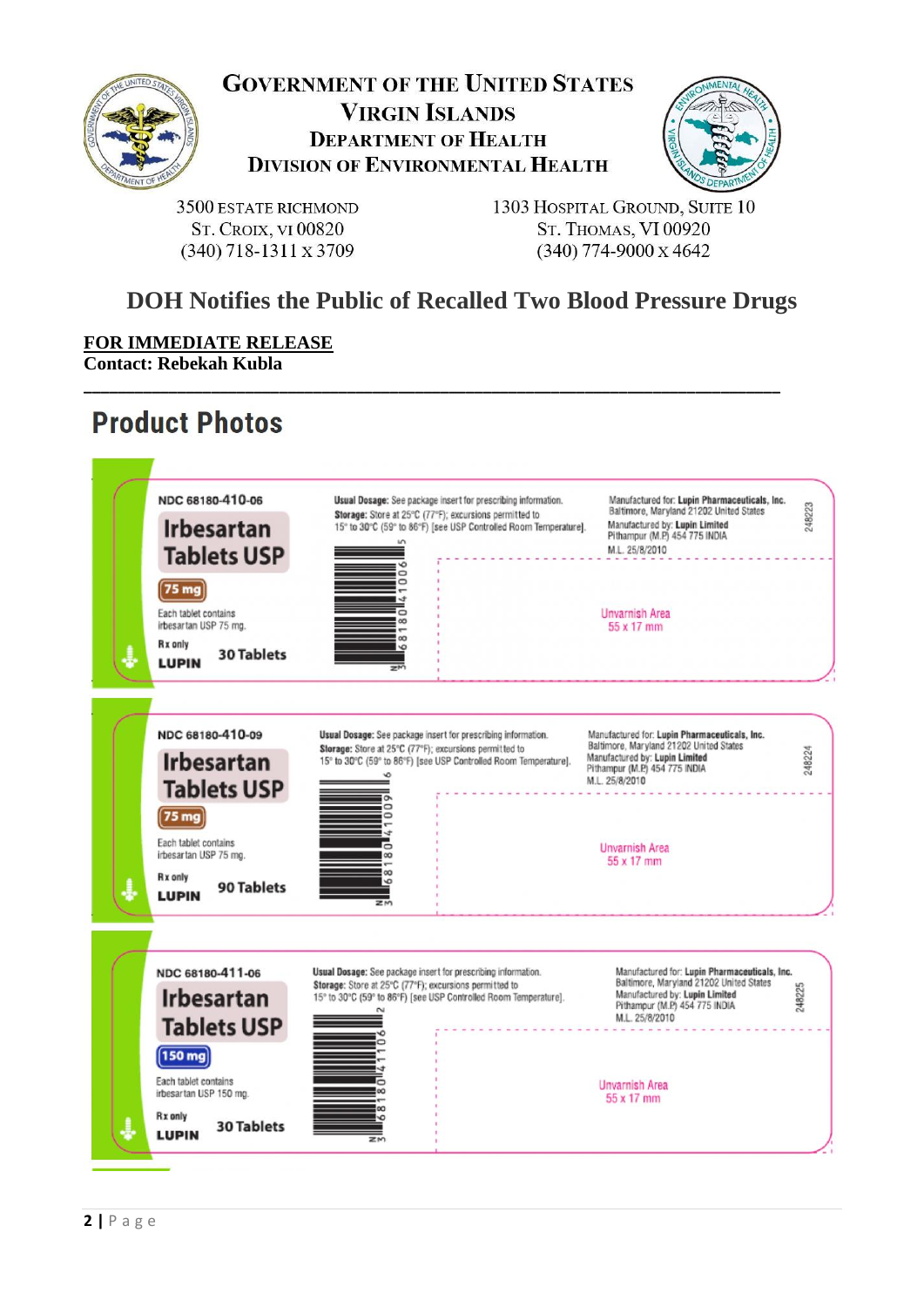



3500 ESTATE RICHMOND **ST. CROIX, VI 00820**  $(340)$  718-1311 x 3709

1303 HOSPITAL GROUND, SUITE 10 ST. THOMAS, VI 00920  $(340)$  774-9000 x 4642

# **DOH Notifies the Public of Recalled Two Blood Pressure Drugs**

#### **FOR IMMEDIATE RELEASE Contact: Rebekah Kubla**

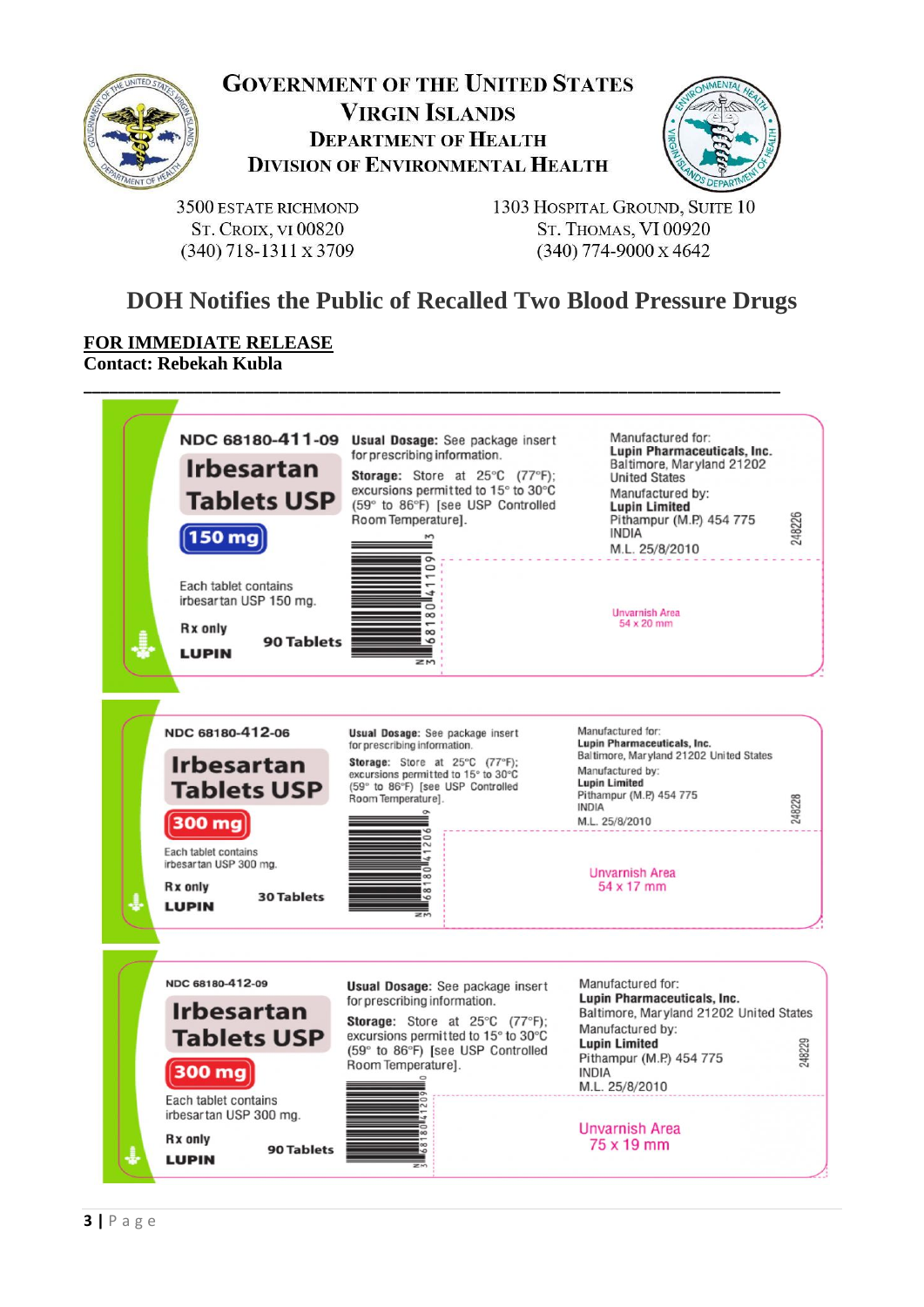



3500 ESTATE RICHMOND **ST. CROIX, VI 00820**  $(340)$  718-1311 x 3709

1303 HOSPITAL GROUND, SUITE 10 ST. THOMAS, VI 00920  $(340)$  774-9000 x 4642

# **DOH Notifies the Public of Recalled Two Blood Pressure Drugs**

#### **FOR IMMEDIATE RELEASE Contact: Rebekah Kubla**